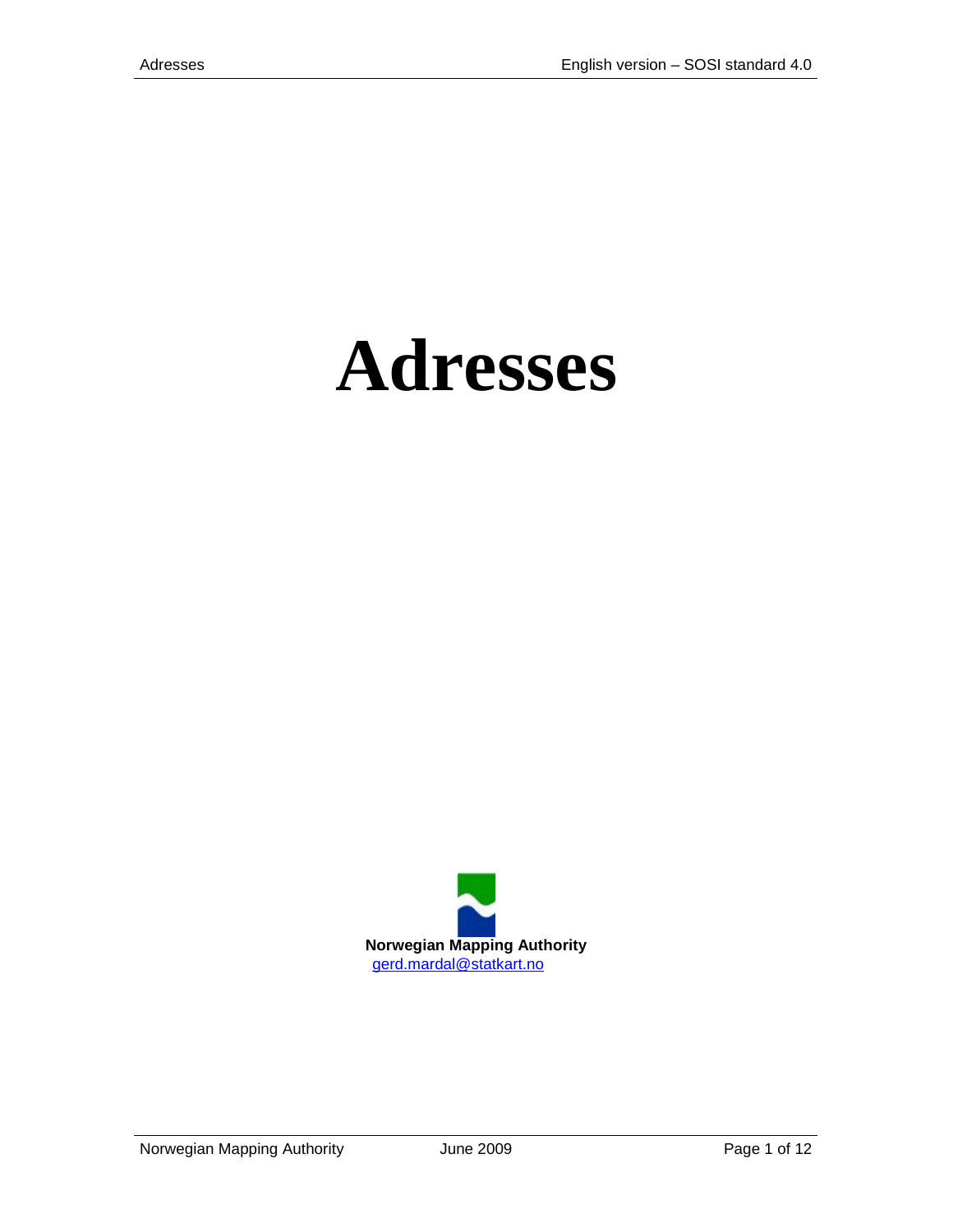## **Table of contents**

| 1.1 |  |
|-----|--|
| 2.1 |  |
|     |  |
|     |  |
|     |  |
|     |  |
|     |  |
|     |  |
|     |  |
|     |  |
|     |  |
|     |  |
|     |  |
|     |  |
|     |  |
|     |  |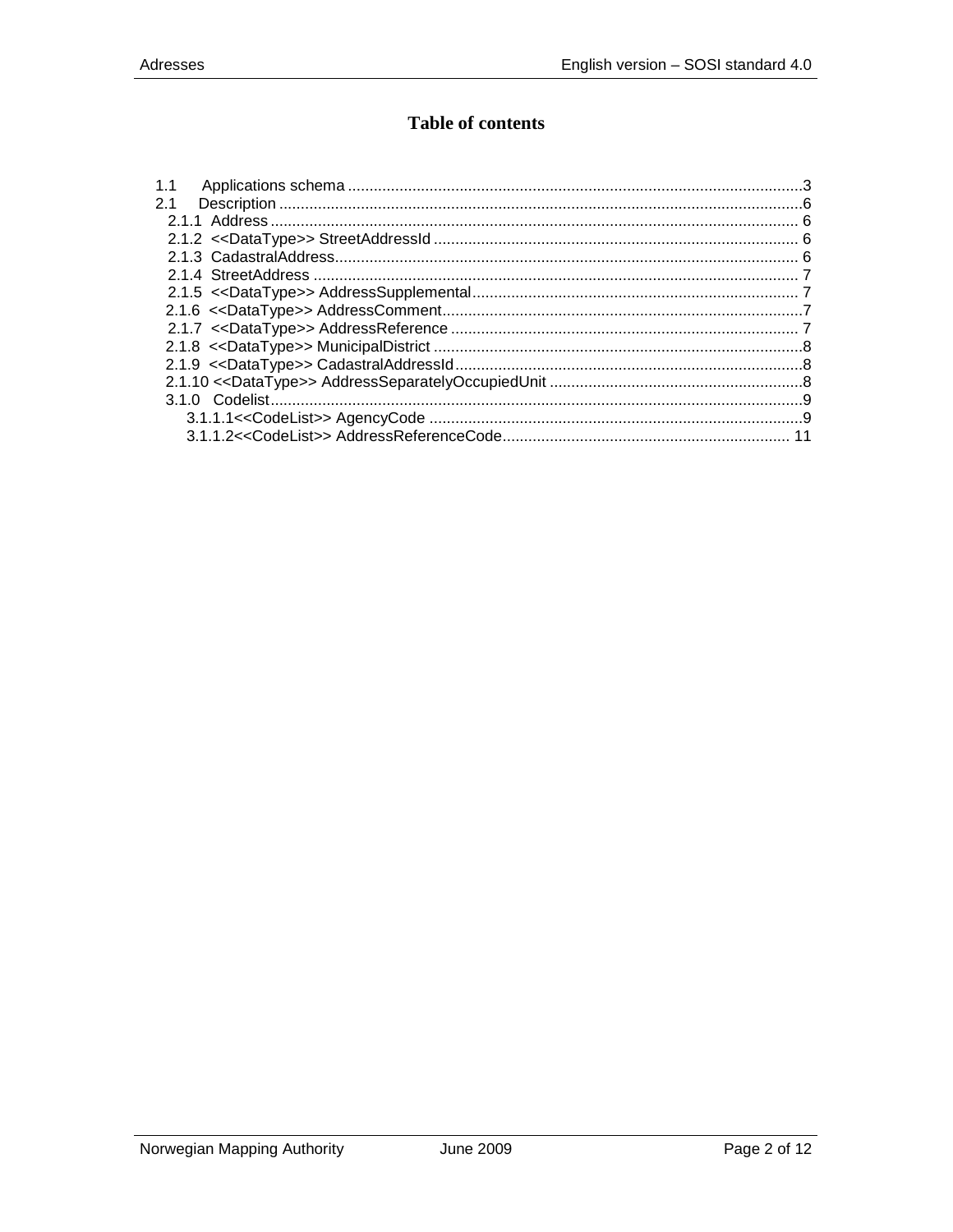### <span id="page-2-0"></span>**1.1 Applications schema**

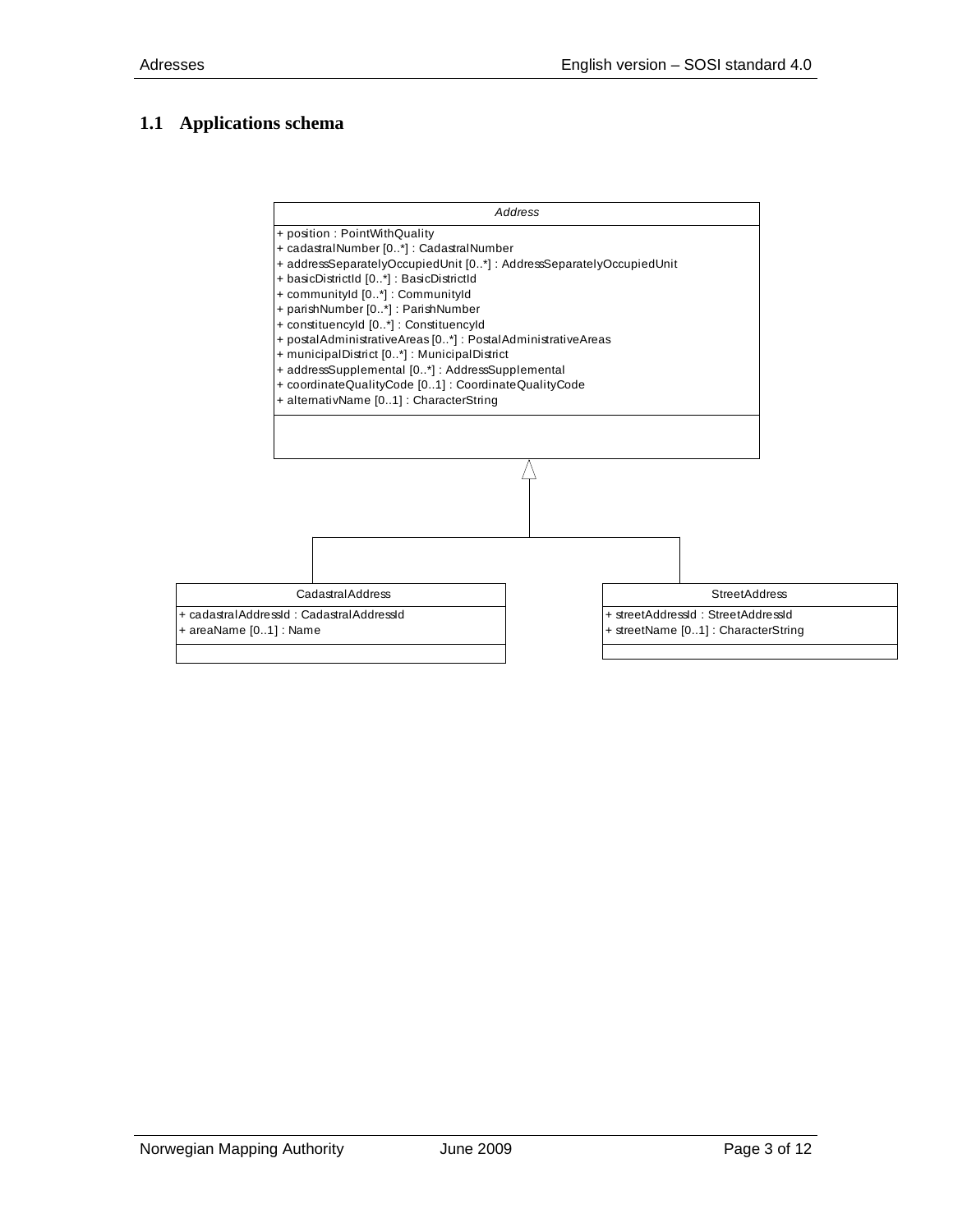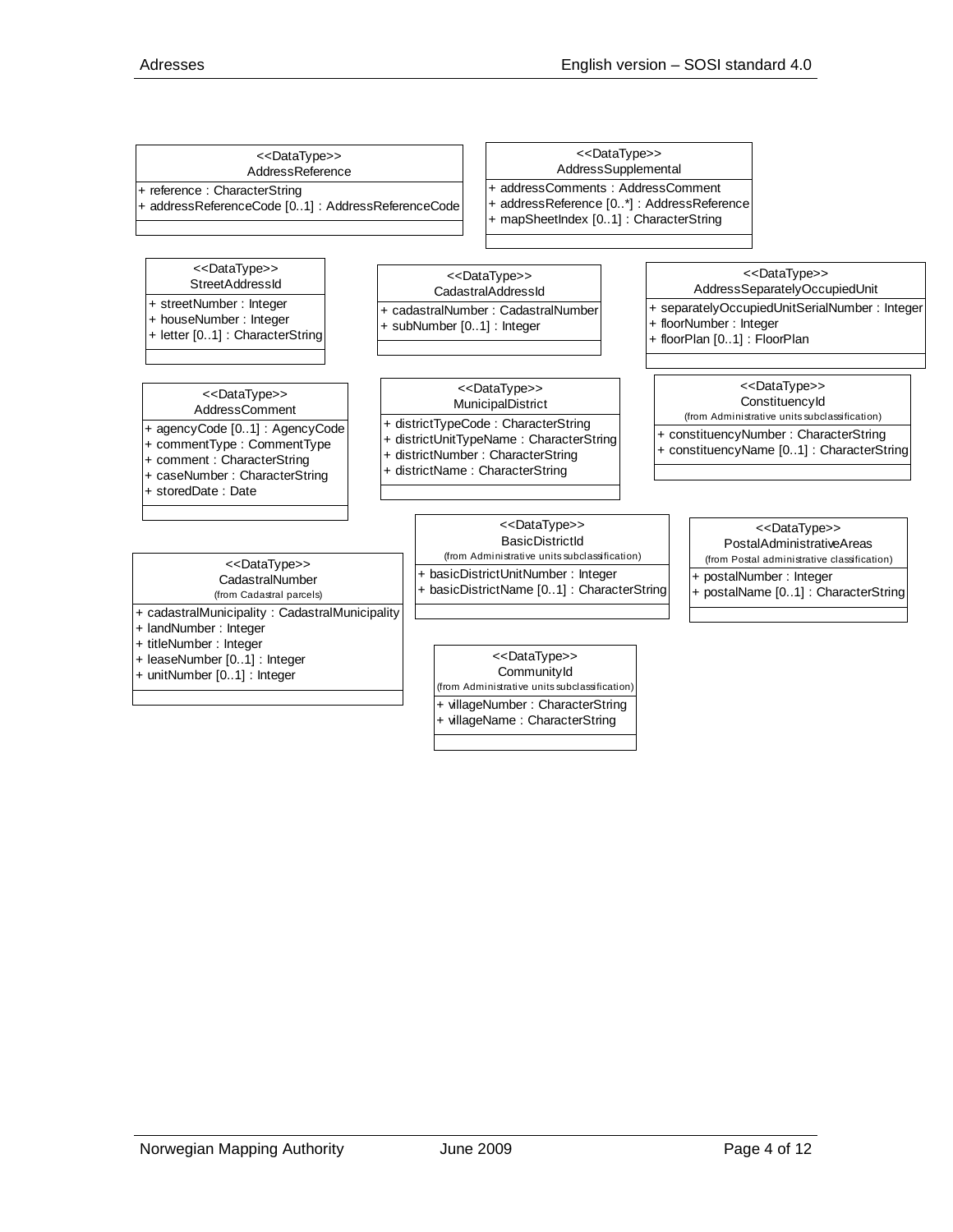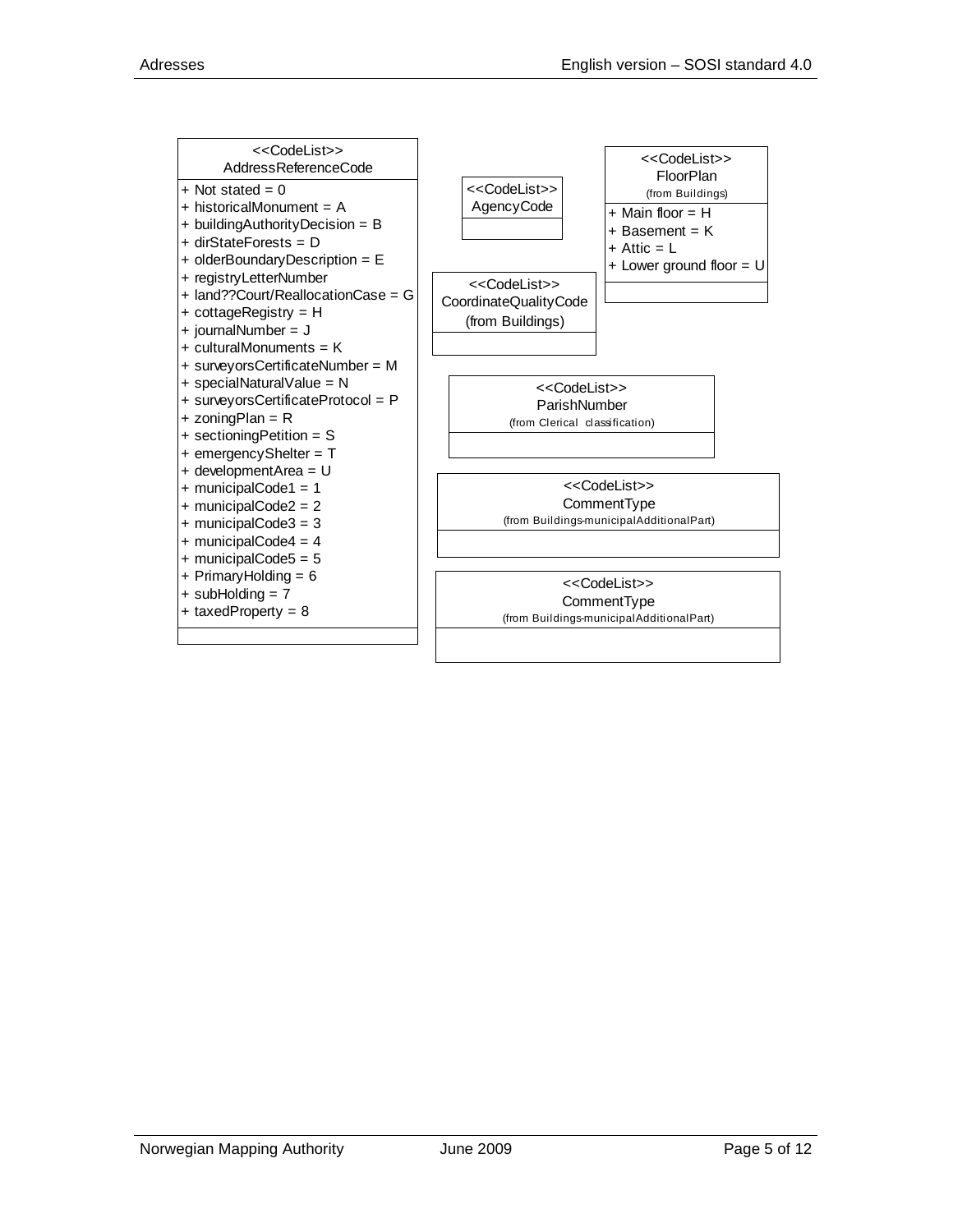## <span id="page-5-1"></span><span id="page-5-0"></span>**2.1 Description**

#### **2.1.1 Address**

| <b>No</b>             | Name/<br>Role name                | Description                                                                                                            | Obligation/<br>Condition | Maximum<br>Occurrenc | <b>Type</b>                           | Constraint |
|-----------------------|-----------------------------------|------------------------------------------------------------------------------------------------------------------------|--------------------------|----------------------|---------------------------------------|------------|
| $\mathbf{1}$          | Class<br><b>Address</b>           | name of building,<br>institution or holding, see<br>comments on §21 of<br>[Norwegian] cadastral law<br>[of 2005-06-17] |                          | е                    |                                       | Abstract   |
| 1.1                   | position                          | location where the object<br>exists                                                                                    | 1                        | 1                    | PointWithQuali<br>ty                  |            |
| 1.2                   | cadastralNumber                   |                                                                                                                        | $\Omega$                 | N                    | CadastralNum<br>ber                   |            |
| 1.3                   | addressSeparate<br>lyOccupiedUnit |                                                                                                                        | $\mathbf 0$              | N                    | AddressSepar<br>atelyOccupied<br>Unit |            |
| 1.4                   | basicDistrictId                   |                                                                                                                        | $\mathbf 0$              | N                    | <b>BasicDistrictId</b>                |            |
| 1.5                   | communityId                       |                                                                                                                        | 0                        | N                    | CommunityId                           |            |
| 1.6                   | parishNumber                      |                                                                                                                        | $\pmb{0}$                | N                    | ParishNumber                          |            |
| 1.7                   | constituencyId                    |                                                                                                                        | $\mathbf 0$              | N                    | ConstituencyId                        |            |
| 1.8                   | postalAdministrat<br>iveAreas     |                                                                                                                        | 0                        | $\overline{N}$       | PostalAdminist<br>rativeAreas         |            |
| 1.9                   | municipalDistrict                 |                                                                                                                        | $\mathbf 0$              | N                    | MunicipalDistri<br>ct                 |            |
| 1.1<br>0              | addressSupplem<br>ental           |                                                                                                                        | $\mathbf 0$              | N                    | AddressSupple<br>mental               |            |
| 1.1<br>1              | coordinateQuality<br>Code         |                                                                                                                        | $\mathbf 0$              | 1                    | CoordinateQua<br>lityCode             |            |
| 1.1<br>$\overline{2}$ | alternativName                    |                                                                                                                        | $\mathbf 0$              | 1                    | CharacterStrin<br>g                   |            |

# **2.1.2<<DataType>> StreetAddressId**

<span id="page-5-2"></span>

| No  | Name/<br>Role name          | Description | Obligation/   Maximum<br>Condition | Occurrenc<br>e | Type           | Constraint |
|-----|-----------------------------|-------------|------------------------------------|----------------|----------------|------------|
| 2   | Datatype<br>StreetAddressId |             |                                    |                |                |            |
| 2.1 | streetNumber                |             |                                    |                | Integer        |            |
| 2.2 | houseNumber                 |             |                                    |                | Integer        |            |
| 2.3 | letter                      |             | 0                                  |                | CharacterStrin |            |

## **2.1.3 CadastralAddress**

<span id="page-5-3"></span>

| No | Name/     | Description                                     | Obligation/   Maximum |                  | Type | Constraint |
|----|-----------|-------------------------------------------------|-----------------------|------------------|------|------------|
|    | Role name |                                                 | Condition             | <b>Occurrenc</b> |      |            |
|    |           |                                                 |                       |                  |      |            |
| 3  | Class     | unique address                                  |                       |                  |      | Subtype of |
|    |           | CadastralAddres   identification in the form of |                       |                  |      | Address    |
|    | S         | a cadastral registry                            |                       |                  |      |            |
|    |           | number                                          |                       |                  |      |            |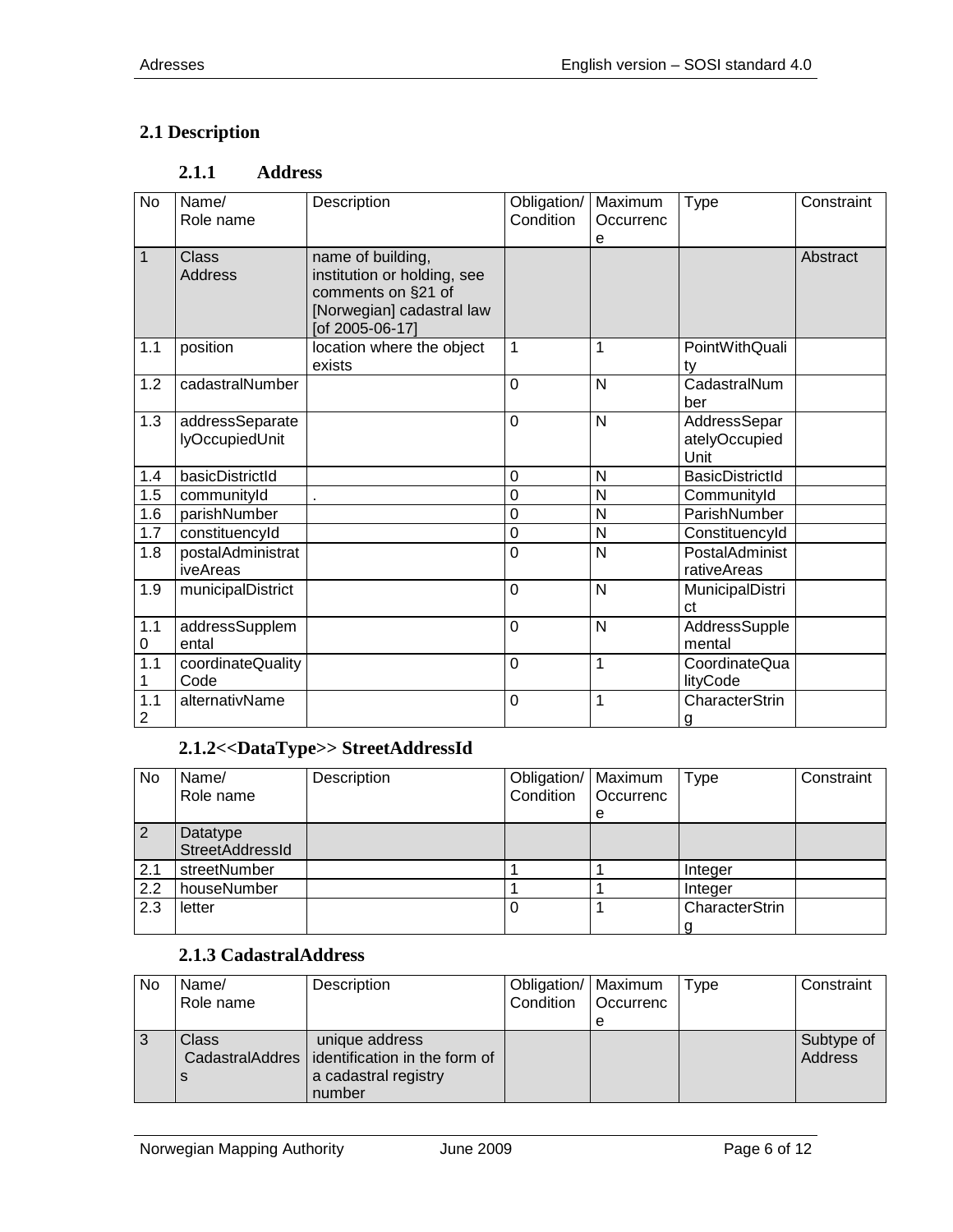| $\Omega$ 1<br>J.I | cadastralAddress<br>Id |  | CadastralAddr<br>essid |  |
|-------------------|------------------------|--|------------------------|--|
| ാ റ<br>ے.د        | areaName               |  | Name                   |  |

#### **2.1.4 StreetAddress**

<span id="page-6-0"></span>

| No             | Name/                | Description              | Obligation/ | Maximum   | Type                  | Constraint |
|----------------|----------------------|--------------------------|-------------|-----------|-----------------------|------------|
|                | Role name            |                          | Condition   | Occurrenc |                       |            |
|                |                      |                          |             | e         |                       |            |
| $\overline{4}$ | <b>Class</b>         | address in the form of a |             |           |                       | Subtype of |
|                | <b>StreetAddress</b> | street address           |             |           |                       | Address    |
| 4.1            | streetAddressId      |                          |             |           | <b>StreetAddressl</b> |            |
|                |                      |                          |             |           |                       |            |
| 4.2            | streetName           |                          |             |           | CharacterStrin        |            |
|                |                      |                          |             |           |                       |            |

#### **2.1.5<<DataType>> AddressSupplemental**

<span id="page-6-1"></span>

| No  | Name/<br>Role name                  | Description                                                                  | Obligation/<br>Condition | Maximum<br>Occurrenc<br>e | Type                 | Constraint |
|-----|-------------------------------------|------------------------------------------------------------------------------|--------------------------|---------------------------|----------------------|------------|
| 5   | Datatype<br>AddressSupplem<br>ental |                                                                              |                          |                           |                      |            |
| 5.1 | addressCommen<br>ts                 |                                                                              |                          |                           | AddressComm<br>ent   |            |
| 5.2 | addressReferenc<br>е                | reference to the address to $ 0\rangle$<br>the municipal or other<br>archive |                          | N                         | AddressRefere<br>nce |            |
| 5.3 | mapSheetIndex                       |                                                                              | 0                        |                           | CharacterStrin<br>g  |            |

## **2.1.6<<DataType>> AddressComment**

<span id="page-6-2"></span>

| No              | Name/                     | Description     | Obligation/ | Maximum   | Type           | Constraint |
|-----------------|---------------------------|-----------------|-------------|-----------|----------------|------------|
|                 | Role name                 |                 | Condition   | Occurrenc |                |            |
|                 |                           |                 |             | е         |                |            |
| $6\overline{6}$ | Datatype<br>AddressCommen |                 |             |           |                |            |
|                 |                           |                 |             |           |                |            |
| 6.1             | agencyCode                |                 |             |           | AgencyCode     |            |
| 6.2             | commentType               | type of comment |             |           | CommentType    |            |
| 6.3             | comment                   |                 |             |           | CharacterStrin |            |
|                 |                           |                 |             |           |                |            |
| 6.4             | caseNumber                |                 |             |           | CharacterStrin |            |
|                 |                           |                 |             |           | g              |            |
| 6.5             | storedDate                |                 |             |           | Date           |            |

## **2.1.7<<DataType>> AddressReference**

<span id="page-6-3"></span>

| No  | Name/<br>Role name               | Description    | Obligation/   Maximum<br>Condition | <b>Occurrenc</b><br>e | Type           | Constraint |
|-----|----------------------------------|----------------|------------------------------------|-----------------------|----------------|------------|
|     | Datatype<br>AddressReferenc<br>e |                |                                    |                       |                |            |
| 7.1 | reference                        | reference text |                                    |                       | CharacterStrin |            |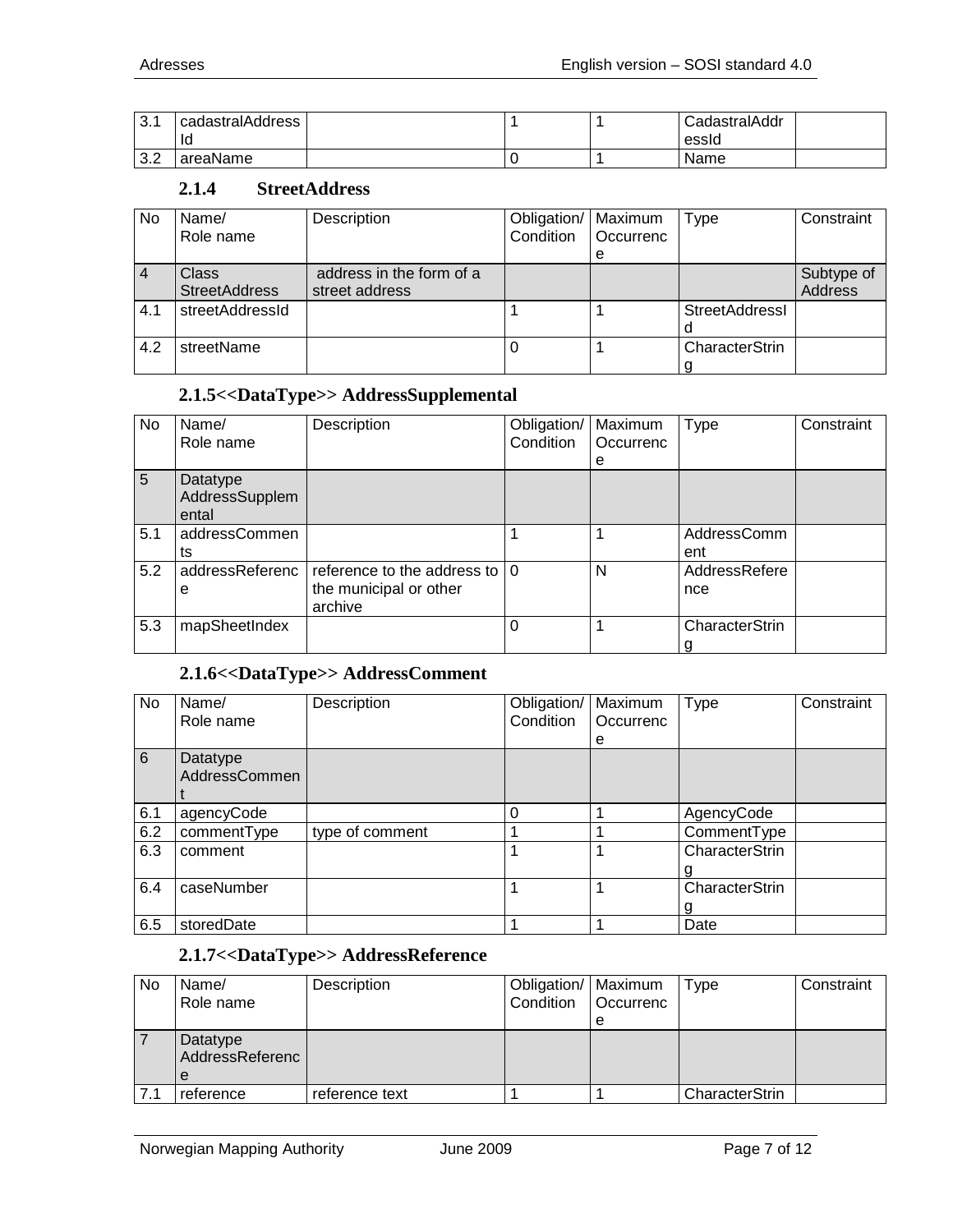| $\overline{\phantom{0}}$<br>. <u>. .</u> | addressReferenc |  | AddressRefere |  |
|------------------------------------------|-----------------|--|---------------|--|
|                                          | eCode           |  | nceCode       |  |

#### **2.1.8<<DataType>> MunicipalDistrict**

<span id="page-7-0"></span>

| No  | Name/             | Description                | Obligation/ | Maximum   | <b>Type</b>    | Constraint |
|-----|-------------------|----------------------------|-------------|-----------|----------------|------------|
|     | Role name         |                            | Condition   | Occurrenc |                |            |
|     |                   |                            |             | е         |                |            |
| 8   | Datatype          |                            |             |           |                |            |
|     | MunicipalDistrict |                            |             |           |                |            |
| 8.1 | districtTypeCode  | unique identification of a |             |           | CharacterStrin |            |
|     |                   | type of municipal district |             |           |                |            |
| 8.2 | districtUnitTypeN |                            |             |           | CharacterStrin |            |
|     | ame               |                            |             |           |                |            |
| 8.3 | districtNumber    |                            |             |           | CharacterStrin |            |
|     |                   |                            |             |           |                |            |
| 8.4 | districtName      |                            |             |           | CharacterStrin |            |
|     |                   |                            |             |           |                |            |

### **2.1.9<<DataType>> CadastralAddressId**

<span id="page-7-1"></span>

| No  | Name/<br>Role name                 | Description                                                                                                                                                                                       | Obligation/<br>Condition | Maximum<br>Occurrenc<br>е | <b>Type</b>         | Constraint |
|-----|------------------------------------|---------------------------------------------------------------------------------------------------------------------------------------------------------------------------------------------------|--------------------------|---------------------------|---------------------|------------|
| 9   | Datatype<br>CadastralAddres<br>sld |                                                                                                                                                                                                   |                          |                           |                     |            |
| 9.1 | cadastralNumber                    | one of the cadastral<br>numbers to which the<br>address is assigned<br>Note: Rules for which<br>cadastral number is to be<br>used are specified in the<br>cadastre. Usually the<br>lowest number. |                          |                           | CadastralNum<br>ber |            |
| 9.2 | subNumber                          |                                                                                                                                                                                                   |                          |                           | Integer             |            |

## **2.1.10<<DataType>> AddressSeparatelyOccupiedUnit**

<span id="page-7-2"></span>

| No   | Name/<br>Role name                                | Description                                                                         | Obligation/<br>Condition | Maximum<br>Occurrenc<br>е | <b>Type</b> | Constraint |
|------|---------------------------------------------------|-------------------------------------------------------------------------------------|--------------------------|---------------------------|-------------|------------|
| 10   | Datatype<br>AddressSepar<br>atelyOccupied<br>Unit |                                                                                     |                          |                           |             |            |
| 10.1 | separatelyOcc<br>upiedUnitSeri<br>alNumber        | Iserial number within the<br>floor on which the<br>separately occupied unit<br>lies |                          |                           | Integer     |            |
| 10.2 | floorNumber                                       |                                                                                     |                          |                           | Integer     |            |
| 10.3 | floorPlan                                         |                                                                                     | 0                        |                           | FloorPlan   |            |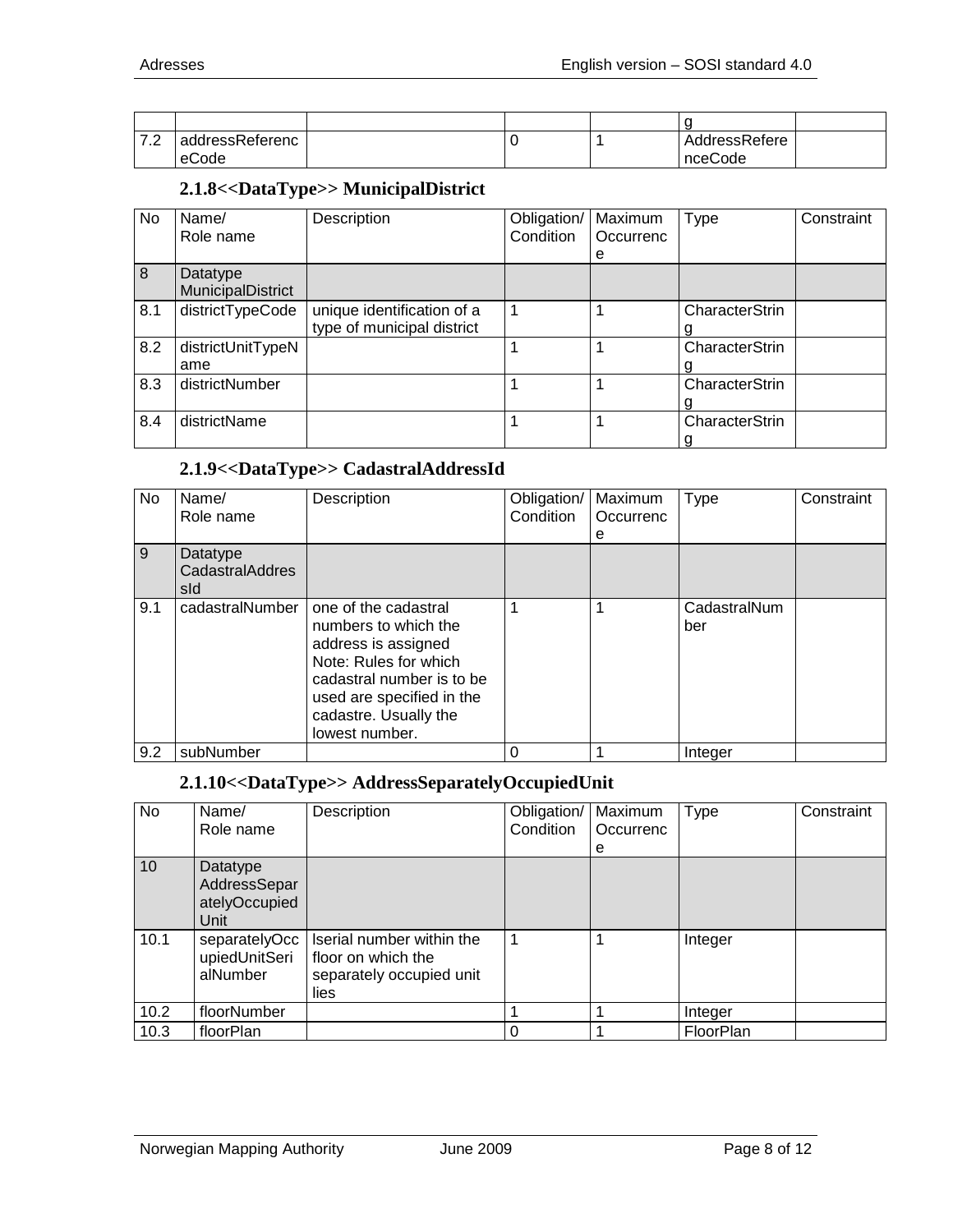#### **3.1.0 Codelist**

# **3.1.1.1<<CodeList>> AgencyCode**

<span id="page-8-1"></span><span id="page-8-0"></span>

| $\overline{\mathsf{Nr}}$ | Code name                   | Definition/Description                          | Code            |
|--------------------------|-----------------------------|-------------------------------------------------|-----------------|
|                          | CodeList                    | agencies which are common to all municipalities |                 |
|                          | AgencyCode                  |                                                 |                 |
| 1.1                      | Technical department        |                                                 | Α               |
| 1.2                      | <b>BuildingAuthorities</b>  |                                                 |                 |
| 1.3                      | Elektrisitetsverket E       |                                                 | E               |
| 1.4                      | <b>ElectricPowerPlant E</b> |                                                 | EA              |
| 1.5                      | ChimneySweepAuthorities     |                                                 | $\overline{FE}$ |
| 1.6                      | County governor             |                                                 | $\overline{FY}$ |
| 1.7                      | CountyMunicipality0         |                                                 | F <sub>0</sub>  |
| 1.8                      | CountyMunicipality1         |                                                 | F <sub>1</sub>  |
| 1.9                      | CountyMunicipality2         |                                                 | F <sub>2</sub>  |
| 1.10                     | CountyMunicipality3         |                                                 | F3              |
| 1.11                     | CountyMunicipality4         |                                                 | F4              |
| 1.12                     | CountyMunicipality5         |                                                 | F <sub>5</sub>  |
| 1.13                     | CountyMunicipality6         |                                                 | F6              |
| 1.14                     | CountyMunicipality7         |                                                 | F7              |
| 1.15                     | CountyMunicipality8         |                                                 | F <sub>8</sub>  |
| 1.16                     | CountyMunicipality9         |                                                 | F9              |
| 1.17                     | MunicipalProperty0          |                                                 | K <sub>0</sub>  |
| 1.18                     | MunicipalProperty1          |                                                 | K <sub>1</sub>  |
| 1.19                     | MunicipalProperty2          |                                                 | K <sub>2</sub>  |
| 1.20                     | MunicipalProperty3          |                                                 | K <sub>3</sub>  |
| 1.21                     | MunicipalProperty4          |                                                 | K4              |
| 1.22                     | AgriculturalOffice0         |                                                 | L <sub>0</sub>  |
| 1.23                     | AgriculturalOffice1         |                                                 | L1              |
| 1.24                     | AgriculturalOffice2         |                                                 | L2              |
| 1.25                     | AgriculturalOffice3         |                                                 | L <sub>3</sub>  |
| 1.26                     | AgriculturalOffice4         |                                                 | L4              |
| 1.27                     | CountyAgriculturalOffice5   |                                                 | $\overline{L5}$ |
| 1.28                     | CountyAgriculturalOffice6   |                                                 | L <sub>6</sub>  |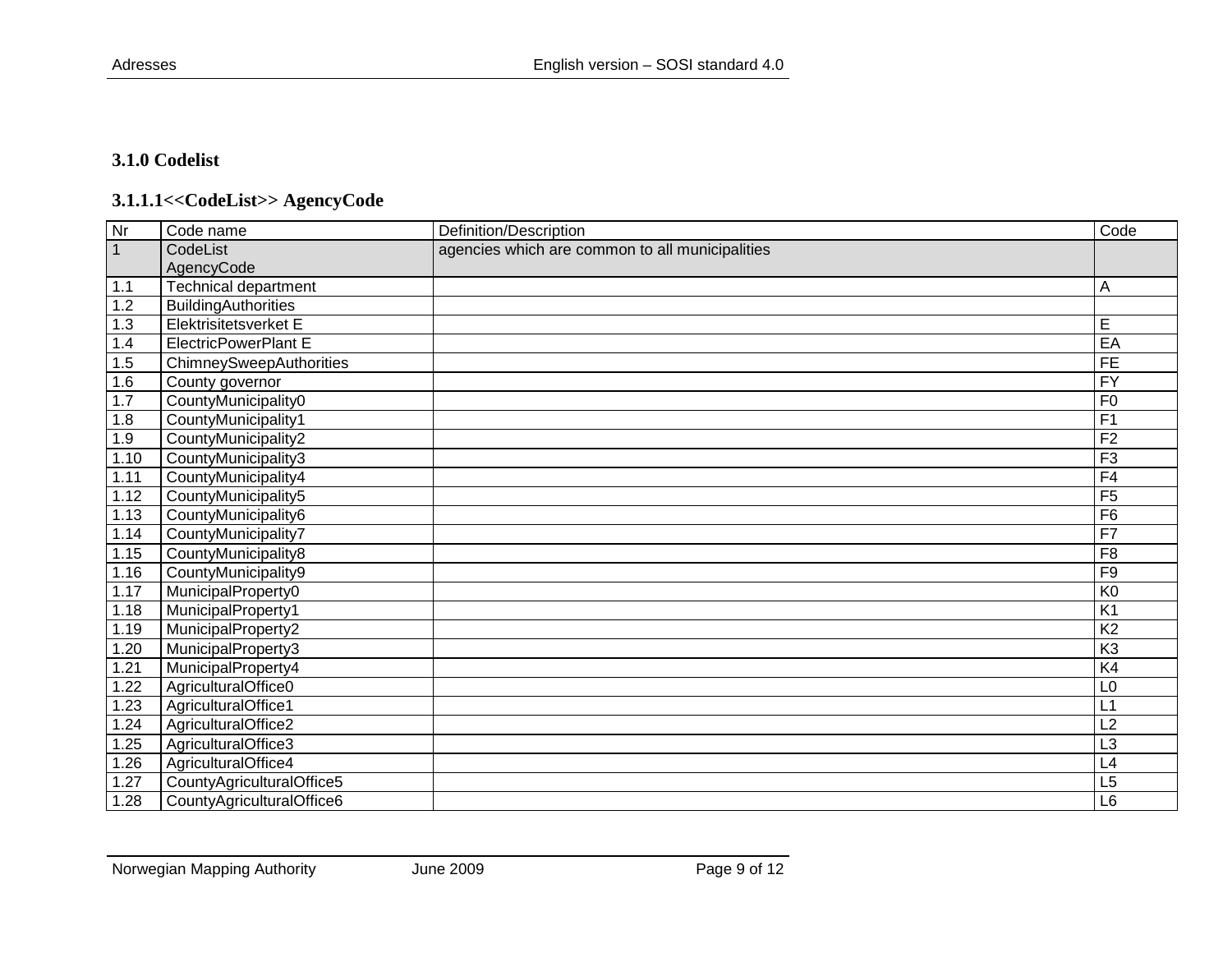| 1.29 | CountyAgriculturalOffice7   | L7                                |
|------|-----------------------------|-----------------------------------|
| 1.30 | CountyAgriculturalOffice8   | L8                                |
| 1.31 | CountyAgriculturalOffice9   | L <sub>9</sub>                    |
| 1.32 | SurveyingService            | $\overline{OP}$                   |
| 1.33 | ParkAuthorityPA             | PA                                |
| 1.34 | TheChiefMunicipalExecutive  | <b>RÅ</b>                         |
| 1.35 | Aerial photo                | <b>TA</b>                         |
| 1.36 | BuildingAndPropertyOfficeTB | $\overline{\text{TB}}$            |
| 1.37 | ElectricPowerPlantTE        | $\overline{\mathsf{TE}}$          |
| 1.38 | DepartmentKKF               | TF                                |
| 1.39 | HarbourAuthoritiyS9         |                                   |
| 1.40 | <b>TaxCollectionOffice</b>  | <b>TK</b>                         |
| 1.41 | AccountingDivision          | <b>TR</b>                         |
| 1.42 | HealthAndSocialServ         | $\overline{\text{TS}}$            |
| 1.43 | TrafficcompanyTT            | S <sub>9</sub>                    |
| 1.44 | Education                   | $\overline{\mathsf{T}}\mathsf{U}$ |
| 1.45 | ElPlantOtherMunicipality    | XE                                |
| 1.46 | Surveying                   | 1                                 |
| 1.47 | BuildingAndPropertyOffice1B | 1B                                |
| 1.48 | MunicipalTreasury           | 1K                                |
| 1.49 | MunicipalPlanner            | 1P                                |
| 1.50 | ChiefMunicipalExecutive     | 1R                                |
| 1.51 | DepartmentCode1S            | 1S                                |
| 1.52 | <b>BuildingIssue</b>        | $\overline{2}$                    |
| 1.53 | MunicipalProperty           | $\overline{2K}$                   |
| 1.54 | Administration              | 3                                 |
| 1.55 | HealthAndSocial3H           | $\overline{3H}$                   |
| 1.56 | CulturalAffairsOffice       |                                   |
| 1.57 | BuildingDepartment6A        | 6A                                |
| 1.58 | BuildingDeparytment6B       | 6B                                |
| 1.59 | FireAndChimneySweepServices | 6F                                |
| 1.60 | ParkAuthority6G             | 6G                                |
| 1.61 | TechnicalDepartment6I       | $\overline{6}$                    |
| 1.62 | VAOperation                 | 6K                                |
| 1.63 | <b>JointServices</b>        | 6M                                |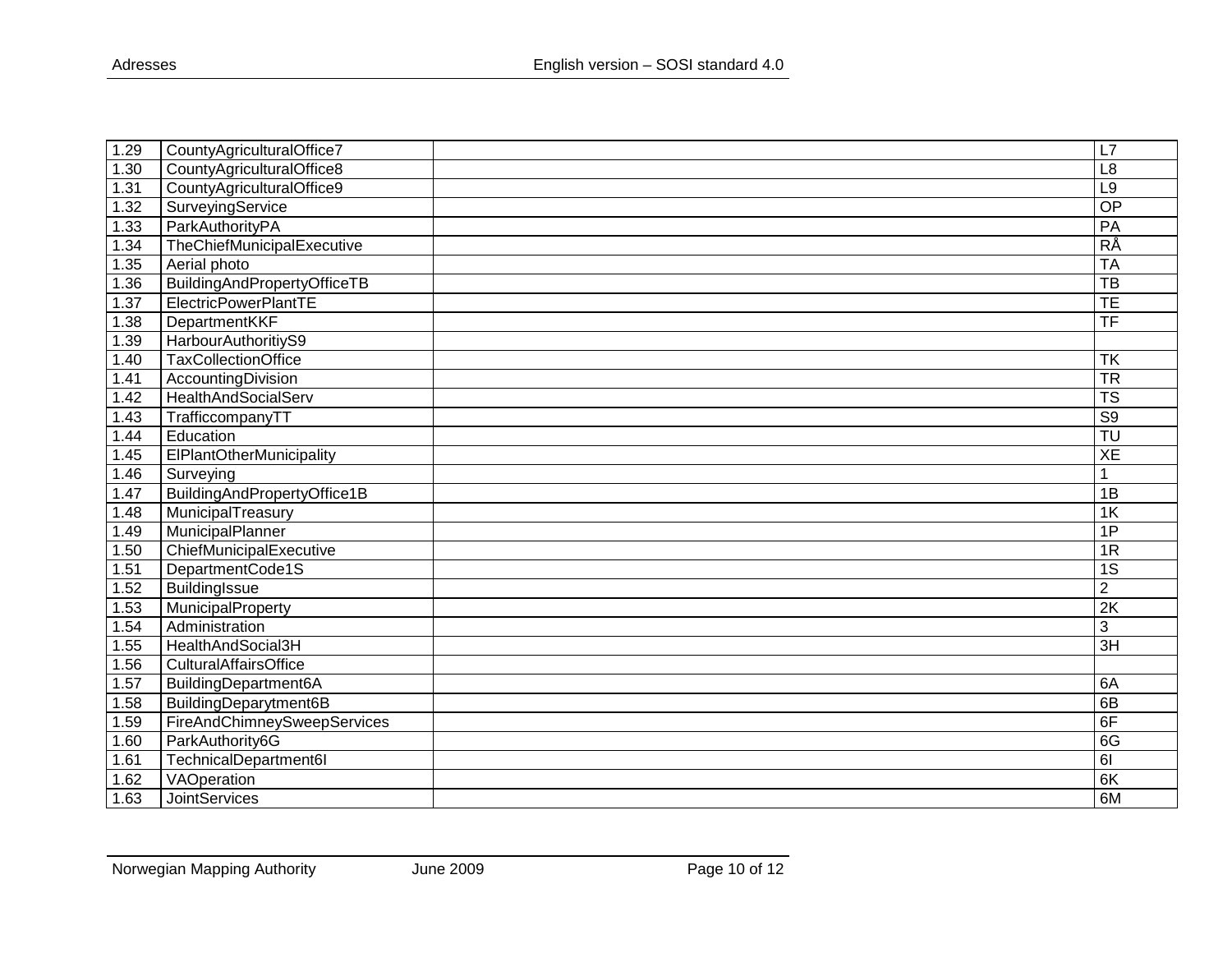| 1.64 | SurveyingDepartment  | 60 |
|------|----------------------|----|
| 1.65 | PlanningDepartment   | 6P |
| 1.66 | SanitationDepartment |    |
| 1.67 | VAPlan               | 6V |
| 1.68 | TrafficSection       | 6W |
| 1.69 | ElectricPowerPlant7E | 7E |
| 1.70 | HarbourAuthority7H   | 7H |
| 1.71 | TrafficCompany7T     |    |

#### **3.1.1.2<<CodeList>> AddressReferenceCode**

<span id="page-10-0"></span>

| Nr             | Code name                    | Definition/Description   | Code           |
|----------------|------------------------------|--------------------------|----------------|
| $\overline{2}$ | CodeList                     | states type of reference |                |
|                | AddressReferenceCode         |                          |                |
| 2.1            | Not stated                   | Ingen kode er gitt       | 0              |
| 2.2            | historicalMonument           |                          | A              |
| 2.3            | buildingAuthorityDecision    |                          | B              |
| 2.4            | dirStateForests              |                          | D              |
| 2.5            | olderBoundaryDescription     |                          | E              |
| 2.6            | registryLetterNumber         |                          |                |
| 2.7            | land??Court/ReallocationCase |                          | G              |
| 2.8            | cottageRegistry              |                          | H              |
| 2.9            | journalNumber                |                          |                |
| 2.10           | culturalMonuments            |                          | K              |
| 2.11           | surveyorsCertificateNumber   |                          | M              |
| 2.12           | specialNaturalValue          |                          | N              |
| 2.13           | surveyorsCertificateProtocol |                          | $\mathsf{P}$   |
| 2.14           | zoningPlan                   |                          | $\mathsf{R}$   |
| 2.15           | sectioningPetition           |                          | S              |
| 2.16           | emergencyShelter             |                          | ÷              |
| 2.17           | developmentArea              |                          | U              |
| 2.18           | municipalCode1               |                          |                |
| 2.19           | municipalCode2               |                          | $\overline{2}$ |
| 2.20           | municipalCode3               |                          | 3              |
| 2.21           | municipalCode4               |                          | 4              |
| 2.22           | municipalCode5               |                          | 5              |